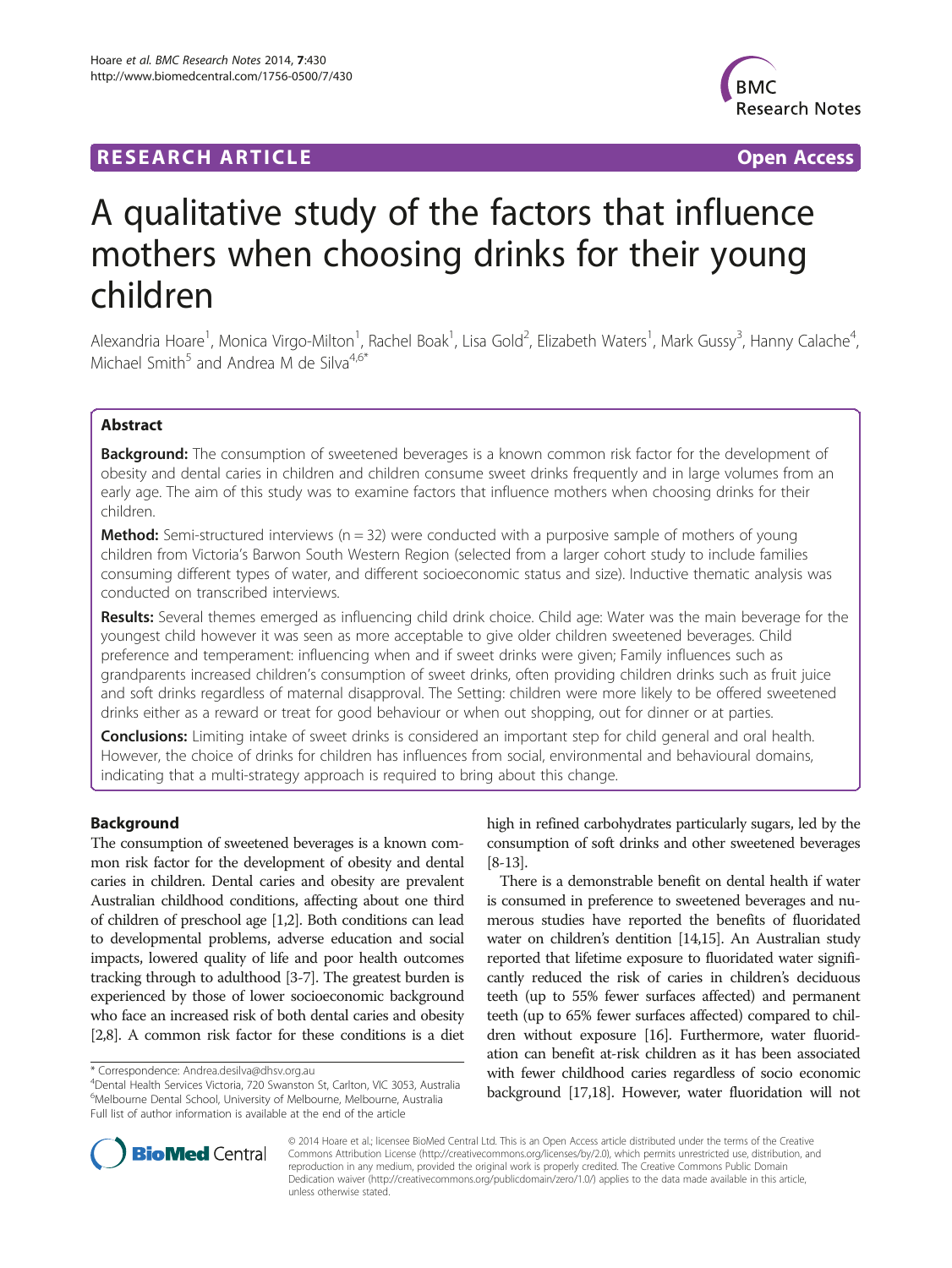have an impact on children's dental outcomes if fluoridated tap water is not being consumed.

In 2005, the Victorian Child Health and Wellbeing Survey (VCHWS) included a question to capture tap water consumption for the first time, with findings demonstrating that 50% of children residing in rural and regional Victoria were not drinking tap water at the time [\[19\]](#page-7-0). Population trends towards consumption of bottled waters (low or no fluoride) or a preference for fruit juice, cordial and soft drinks that contain high levels of sugars and acid can be related to patterns of consumption of tap water [[20](#page-7-0)].

Consumption of sugar sweetened beverages (SSB) (which includes soft drinks, soda, fruit drinks, fruit juice, sports drinks, sweetened iced tea, squashes, and lemonade) in preschoolers and school aged children remains high, with a recent systematic review showing a positive association between intakes of SSB and weight gain and obesity in children [\[21](#page-7-0)]. Research has identified that children consuming two or more cups of soft drink per week are 1.3 times more likely to be obese with the association greater at higher levels of consumption [\[22](#page-7-0)]. Alarmingly, over 13% of 2–3 year old children are consuming SSB on a daily basis [\[23](#page-7-0)]. Consumption of SSB is nearly twice as common in children from low SES areas with this group also having nearly double the rates of obesity [\[24\]](#page-7-0).

Parents are responsible for their children's diets and as such when trying to improve children's diets it is important to understand the influences on parents in their decision making. Although limited, research suggests a relationship between a maternal health motivation and the quality of her child's diet [[25\]](#page-7-0). Factors such as health, mood, price, convenience and weight control have been shown to influence maternal food choice and these factors may also influence food selection for children [\[26](#page-7-0)]. A qualitative study by Malbach et al. (2009) identified that parents felt nutrition should determine their food selections but it was not always the case. They were often influenced by child preference for certain foods, maintaining harmony within the family, familiarity of brands, habitual purchases, price and marketing [[27\]](#page-7-0).

An earlier study conducted by Devine and Olson [[28](#page-7-0)] interviewed a small group of women with young children. The women took on the role of providing food for the children and to encourage and inform them about healthy eating [\[28](#page-7-0)]. However, keeping the peace at mealtimes often resulted in the women 'shutting their eyes' or making compromises about what the children ate [[28\]](#page-7-0). Similar research conducted by Patrick and Nikolas [[29\]](#page-7-0) concluded that convenience, time restraints, income and parental education played an important role in children's eating patterns and diet [[29](#page-7-0)].

Given that both dental caries and overweight and obesity are considered largely preventable, the increasing incidence of both conditions means that sustainable and

equitable solutions to address these health issues are needed. A significant information gap has been knowledge of the drivers of beverage consumption for young children. Investigating such factors could provide a contemporary and unique contribution to integrated health, education and social policy and program directions.

#### **Methods**

This qualitative study formed a part of a larger birth cohort study 'Splash!' [\[30\]](#page-7-0) which is following a birth cohort prospectively over 5 years. The rationale and methods for the Splash! study are described in detail elsewhere [[30](#page-7-0)]. The reporting of this current study is consistent with the RATs guidelines for reporting of qualitative studies.

The current study was designed to explore the determinants of parental choices concerning children's beverage consumption, specifically the attitudes and perceptions of parents towards drink choice and the importance of perceived water quality, water fluoridation, water costs and other identified factors affecting drink choice.

A sub-sample of 32 mothers was selected from the Splash! main study sample  $(n = 458)$  to provide a range of demographics, including main source of water consumed (tank, tap, bottled), socioeconomic status (education, income) and number of children in the family. These characteristics were chosen as they are analytically important and have been shown to play an important role in individual and family oral health [\[31,32](#page-7-0)]. Sampling continued until there was a sufficient range of these demographic variables amongst participants [[31](#page-7-0)]. Parents who had agreed to participate in an in depth interview on the original Splash! consent form were called by the researchers and invited to participate if their child taking part in the study was aged six months or older at the time of the interviews.

In-depth semi-structured interviews  $(n = 32)$  were conducted across the Barwon South Western Region of Victoria, Australia from March to June 2011. The interview guide consisted of 43 open-ended questions and each participant was asked the same questions but not necessarily in the same order. Interview questions explored participants' attitudes and perceptions towards drink choice, water quality and oral health. Questions examined participants' thoughts on water, how people make choices when it comes to the drinks they consume, and their beliefs around oral health. Interviews continued until no new topics or themes emerged.

Consistent with standard practice the development of the interview guide was informed by a comprehensive review of the literature to identify key areas of interest [[33\]](#page-7-0). The draft interview questions were piloted with four primary caregivers not involved in the Splash! study whose infants were between 6 months and 3 years of age. This was to ensure questions were interpreted and answered to reflect true differences in primary caregivers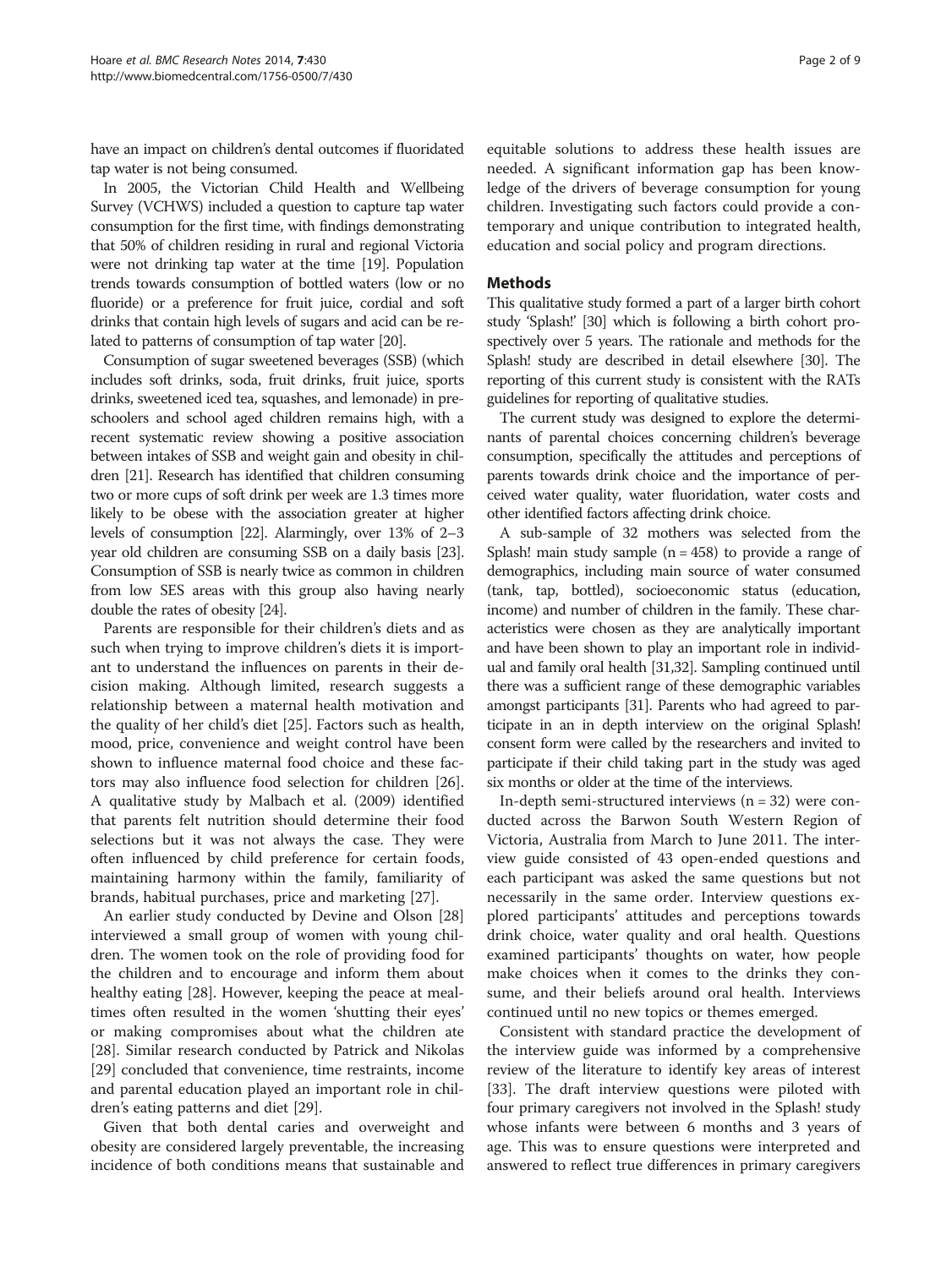beliefs, attitudes and perceptions towards individual, child and family oral health [\[33](#page-7-0)]. No changes were required to the interview guide.

Two members of the research team (one interviewer and one note taker) conducted each interview. Three interviewers conducted the interviews after being trained appropriately prior to the commencement of the interviews to ensure consistency and reliability of the interviews. The interviews were conducted in participants' homes or at a location convenient to them and took approximately 40–50 minutes. All interviews were digitally recorded using an Olympus digital voice recorder (WS-321 M), transcribed verbatim and verified by independent researchers.

The content of the interviews was discussed amongst the interviewers and research team throughout the data collection and analysis process which shaped and informed subsequent interviews and analyses [\[31,](#page-7-0)[34](#page-8-0)].

Ethics approval was received from the Human Research Ethics Committees of the University of Melbourne (Melbourne, Australia) and Barwon Health (Geelong, Australia). Participants attending interviews provided written and verbal consent for participation, recording of discussion and use of the data. All participant information was de-identified and all were given a participant identification number.

Transcripts were imported into NVivo 9.1 (QSR International, 2011) for coding. A thematic analytic technique was used to analyse the transcripts [\[31](#page-7-0)]. This method involved constantly comparing, classifying, grouping and refining sections of transcripts to generate a collection of themes within the data [[31](#page-7-0)]. Specifically, items in each interview were compared with the other interview transcripts to inform the development of analytic categories and conceptualise relationships between the data [\[35,36](#page-8-0)].

All analyses were performed by the three interviewers as they were the most immersed in the data and brought this experience and understanding to the process of analysis [[37\]](#page-8-0). Inductive thematic content analysis was conducted with each transcript. In this coding process researchers examined the data so that embedded relationships and meanings could emerge [\[31](#page-7-0)[,38](#page-8-0)]. Using a similar process interviewers then identified common codes across participants [\[31\]](#page-7-0). The third phase involved looking at how codes could be linked, and in this process categories which relate to different aspects of the issues being explored were developed [[37\]](#page-8-0). The final phase of analyses involved moving beyond these categories to identify themes. This process required the researchers to move beyond just describing the categories identified to generating themes which provide interpretation of the issues being explored [\[37](#page-8-0)].

Transcripts were cross coded to verify consistency in coding [\[39\]](#page-8-0). The three interviewers/coders met as a group

to discuss any inconsistencies in coding and reach a consensus across all major themes. This process of repetitive checking between coder's interpretations helped to ensure that the results of the research reflected the participants experiences and provided an accurate interpretation of the data [[40](#page-8-0)].

## Results

Respondents were aged 19 to 42 and were all mothers of infants aged between 6 and 12 months at the time of the interview. For about one third of mothers interviewed (34%) the infant in the study was their first child and they only had one child living with them, 31% had two children, 22% had three children, and 13% had four children living with them (inclusive of study child). Ninety per cent of the interview participants were Australianborn and all spoke English at home. Over three quarters of the participants had completed secondary school and 34% had completed a bachelor level degree. Over half of mothers engaged in casual, full or part time work. Of the interviewed sample, 25% had a health care card (that provides reduced healthcare costs for low income households and/or people with chronic medical conditions).

In the thematic analyses, twelve major topic areas were identified for Drinks, 12 for Food and 14 for Oral health. This paper will report only on the topic areas related to Drinks. Within the 12 topic areas identified related to children's beverage intake five main categories emerged; drink choice, fluoride, influences, consumption of sweetened drinks and introduction of water. Themes that emerged from these categories include health, age appropriateness of drinks, child's temperament, drinks preference and social influences. Results are presented below according to main topic area, with illustrative quotes of the emerging themes.

## Drink choice

Mothers reported that water was the main beverage for their youngest child. There was consensus that water was seen as a 'healthy choice' and was 'good for you'. Several stated that they gave their children water to drink because it was good for their teeth, had less sugar than other beverages and was good for their health. Water was seen as hydrating and cleansing with sweetened beverages being described as unnecessary for infants by some of the mothers. Mothers provided children with tap water as it was easy and convenient with limited costs, although some chose tap water specifically for the fluoride content. When asked why they gave their children water to drink responses included;

ID 133 'because of their teeth and its better for you… and its cheaper'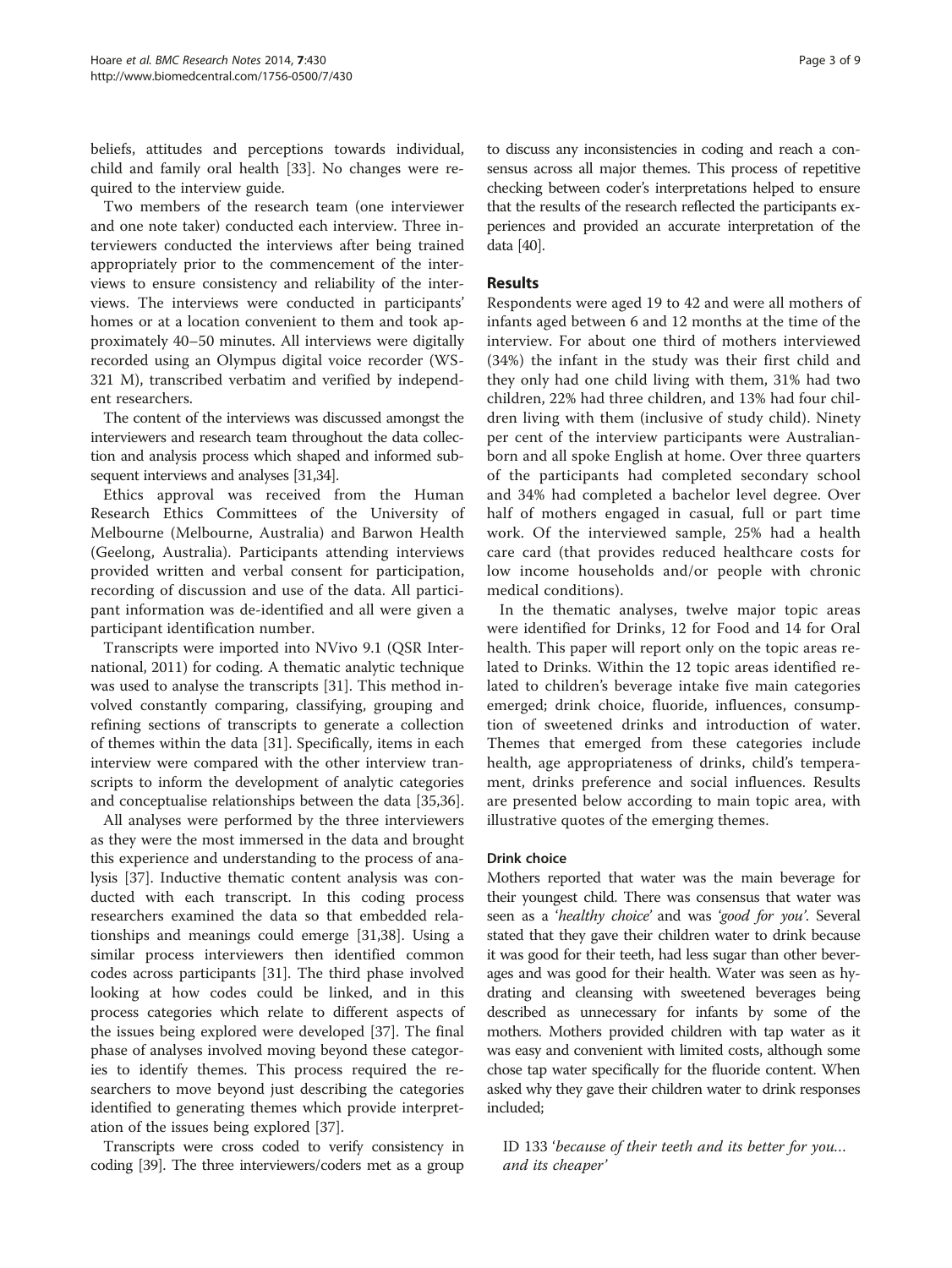ID 138 'it's a lot better for them, it's what their body needs, it's better for all parts of their body'

ID 7 'Coz it's better for them and it would be better for their teeth'

Of the few that gave their children bottled water it was for reasons concerning taste of tap water, having old pipes in the house and to limit fluoride ingestion.

Those that provided their children with a sweetened beverage would usually choose fruit juice, as it was perceived to have health benefits such as vitamins.

ID 281 'Probably if it was a sweet drink I would give a juice, at least . . . at least she is going to get some health benefits from having juice'

ID 317 'I'd give like watered down orange juice like juices and stuff because I know that they are good for them'.

Flavoured milk was also a popular sweetened drink for children. Again mothers felt that milk drinks would provide some health benefits such as calcium. This idea was linked with the perception that milk was necessary for growing children. Some mothers described flavoured milk as being one of the better choices when choosing sweetened beverages:

ID 92 'I guess it [flavoured milk] is the lesser of most other evils. At least they get a little bit of nutrients out of it. Umm . . . yea, just I guess maybe not as much sugar'.

Mothers that had older children felt that it was important to give their youngest children water to drink but it was okay to give the older children sweetened drinks. As children got older it was seen to be more acceptable to give them sweetened beverages.

ID 11 'I guess further down the track when she's the boys age I would feel ok about offering her flavoured milk and maybe a bit more juice…'.

The main concerns and reasons for not giving children sweetened drinks such as fruit drinks, juices and soft drink were the high sugar content, they are 'not needed' for children and they are 'bad for teeth'. Some made note of behavioural changes after their child consumed sweetened drinks such as hyperactivity and restlessness. As one mother noted she prefers to provide her child with water over sweetened drinks;

ID 230 'for health the health benefits and to avoid umm like with the tooth decay and sugary drinks and also the hyperactivity'.

#### Fluoride

Views varied on the benefits of fluoride in tap water, although most mothers felt that fluoride was a benefit and was good for teeth. Several stated that they prefer to provide their children with tap water over bottled water because of the fluoride content. Mothers in support of fluoride thought it was good for their children's teeth and helped prevent decay.

ID 169 'the fluoride in the water… I've heard it's good for children's teeth so they'll continue to drink it'

ID 247  $Tm$  happy with fluoride in the water and if we didn't have it we would probably be giving her fluoride tablets I imagine'.

Those that avoided fluoride did so because of perceived negative side effects and health problems associated with fluoridated water.

ID 100 'fluoride use is obviously associated with stomach cancers and it can cause thyroid problems' and 'we try and avoid as much fluoride as is possible'.

Mothers with this view opted to give their children bottled water without fluoride regardless of the associated costs. Some mothers knew of the benefits associated with fluoridated water but were cautious of perceived negative side effects so gave their children a mixture of fluoridated tap and non fluoridated bottled water.

ID 100 'I'm aware that fluoride is really necessary for oral health umm so the kids have a good mixture [of tap and bottled water] but I don't just generally use tap water'.

In some areas where the participants lived, community water fluoridation was relatively new. When fluoride was added to the reticulated water supply some mothers reportedly compensated by giving their child non fluoridated toothpaste.

ID 100 'they're using non-fluoridated toothpaste as well so they... you know it's, it's balance'

ID 272 'if we've got fluoride in the water I would give the children toothpaste without the fluoride in it to balance it out because I just think it's just a pretty harsh chemical if they're getting lots of it'.

## Child influences

Child's preference and temperament, parenting style, other family members, own experiences, marketing and social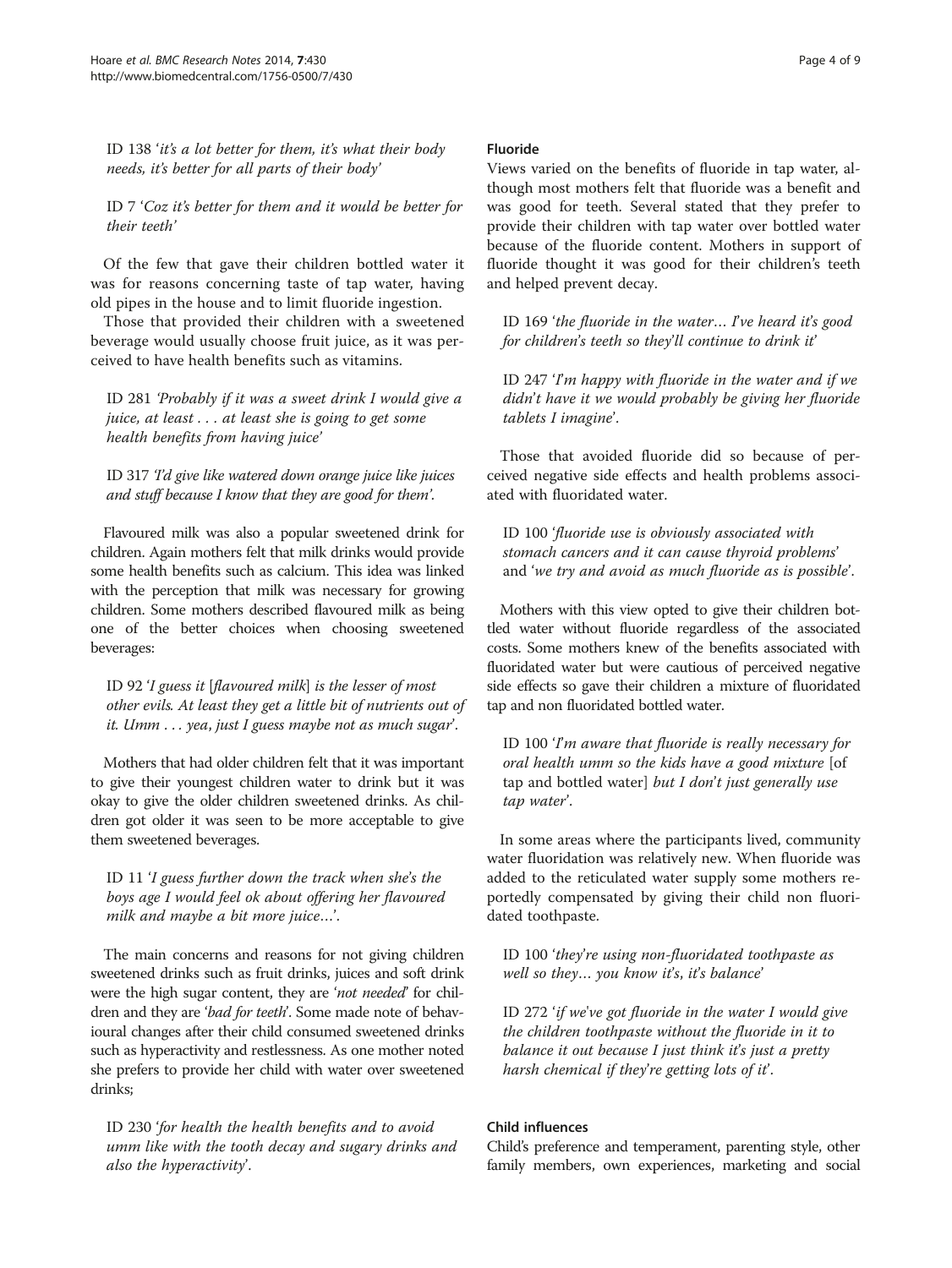settings were all said to influence the choice of beverage provided to children.

Child preference: Mothers reported that their children preferred sweetened drinks and would give sweetened drinks as a treat or because it was the child's preferred choice.

ID 301 'if they get a choice they wouldn't choose water first so they would probably have you know the flavoured waters or juices or whatever as a first preference they don't always get it but they do get it a fair bit'.

When asked about the reason they gave their children cordial (fruit-based sugar syrup which is diluted before drinking) to drink one mother responded;

ID 237 'Because they like it ... I suppose'.

Several mothers stated that their children had a preference for water or that the child would choose water over a sweetened drink as one mother explained;

ID 13 'they've gotten to a point where they actually choose to drink water over soft drink'.

Child temperament emerged as a major factor influencing the provision of sweetened beverages. Often sweet drinks would be given to 'keep the peace' if the child had been nagging.

ID 237 '[child] makes a lot of noise about having to drink water so I will say, then have the damn cordial'

ID 301 'you do a lot of stuff for peace even though you know it's not the right the best decision for them health wise'.

Parenting style was also an important influencing factor in beverage choice. Some mothers would conform to their child's demand and preferences where others would ignore their child's requests for a sweet beverage. Taste was also a factor, with mothers reporting that their child disliked the taste of water, and therefore the mothers felt they had no choice but to allow the child to choose.

ID 237 '[child] hates water, he has cordial and he drinks it all the time ...'

In contrast other mothers would not allow sweet drinks.

ID 172 'I just sort of say to him no, no cordial now and… He doesn't get it'.

A proportion of older children were allowed to choose what drink they consumed, often choosing a sweetened

drink. Other mothers enforced only water by restricting availability of sweetened drinks in the house.

Mothers' own experiences were often related to their decision making. Some mothers described their own experiences about growing up and drinking cordials and fruit drinks, which has now influenced their decision to restrict the same kind of sweetened drinks from their children. One mother described the impact on her teeth from drinking 'sugary drinks' as she was growing up, as a result she now restricts them from the house

ID 172 'if I don't have it [sugary drinks] in the house then my kids aren't going to have it and their teeth are gonna be better than mine'.

The majority of mothers felt that they had learnt from their past and didn't want their children to get into the same bad habits or have poor teeth like their own. Others commented that they now have the knowledge about healthy drink choice, something their own parents may not have had. On the other hand a mother discussed her childhood experience of growing up drinking cordial which has now influenced her decision to also give cordial to her children. Much of the discussion around childhood experiences involved the mothers growing up drinking water which has now been passed onto their own children.

ID 169 '…I still drink the same amount of water as I do now like that was definitely pumped into us to have water and I've passed that on to my kids'.

Family influence played a role in what the children drank. Grandparents were often identified as providing children with sweetened drinks such as fruit juice and soft drinks 'ID 247 she probably has juice at her grandparents' house actually'. One mother explained that she didn't agree with the grandmother giving her children sweetened drinks but felt like it wasn't her place to argue;

ID 301 'you just think well they have had 4 or 5 kids or whatever they've had they should know, but I don't know…I just respect, I don't tell them, I don't pull rank'.

Another mother explained the influence of grandparents quoting

ID 272 'Well she's got a very loving grandparent …who thinks it's acceptable to give 4 year olds 600 mls of soft drink'.

Mothers indicated that sweetened beverages were consumed by children away from the home environment and social settings were one of the main reasons mothers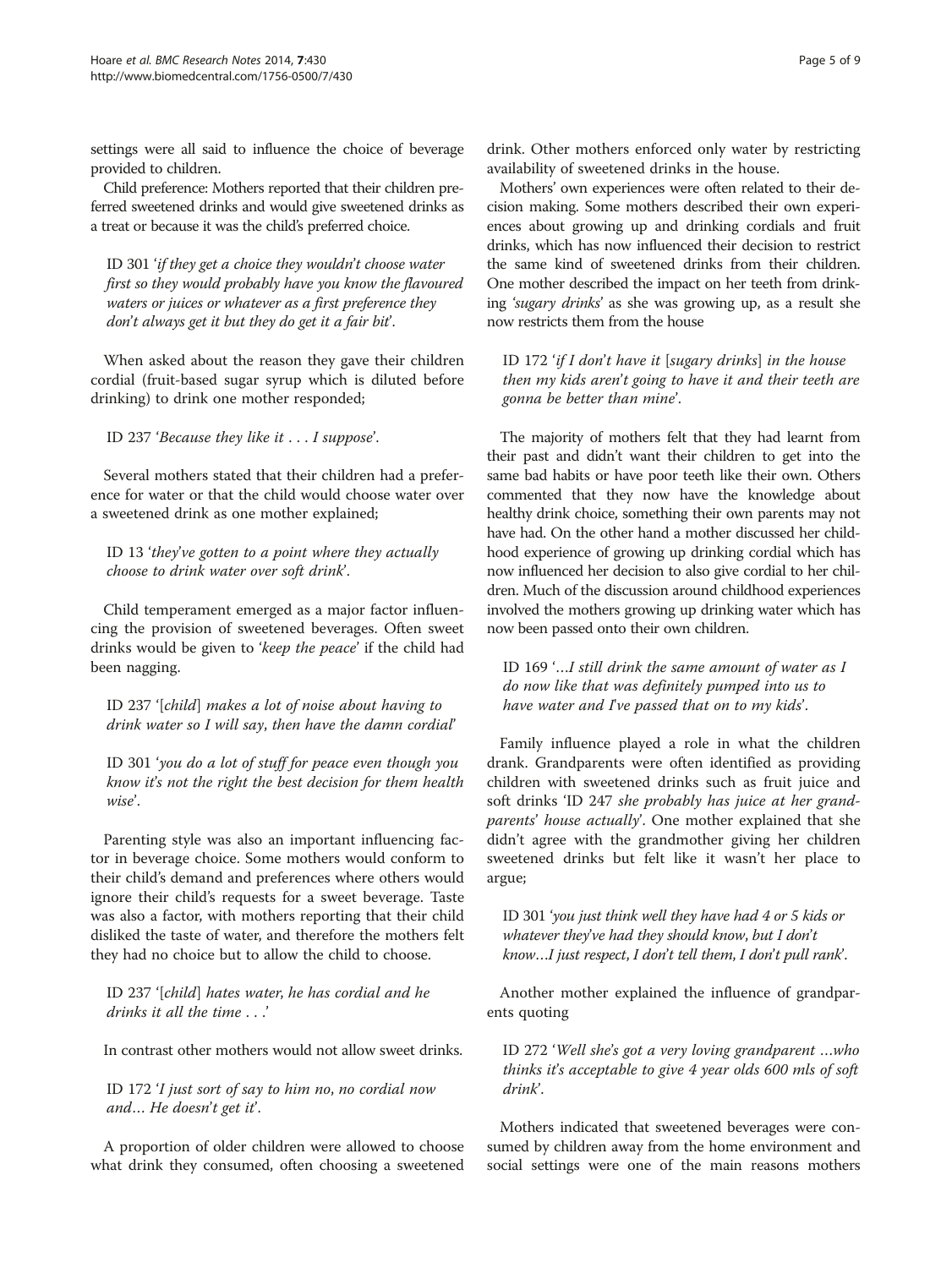offered their children sweetened drinks. Children would get sweet beverages as a treat if they had been out shopping for the day, went out for dinner or at parties.

ID 7 'it sorta depends more on her social… like if they're around other kids that are having soft drink she'll have more soft drink.'

Mothers felt that is was okay to provide children with sweetened beverages on these occasions as it was viewed as a treat.

ID 92 'it's the part and parcel of the party, the nice coloured blue drinks'

ID 13 'I allow them to have it, you know at parties, or special occasions or something'.

Marketing also influenced mother's decisions about what drinks to provide their child especially while shopping for groceries and when out shopping in general with their child. Many noted that that they thought it would be beneficial if bottled water was aimed at children with colourful packaging and smaller bottle sizes. When shopping some went on to say that if water was marketed at children it would persuade them to purchase it over fruit boxes and juices.

ID 252 'even if they put water in fruit boxes there would be a huge market'.

## Consumption of sweetened drinks

To prevent their children drinking sweetened beverages mothers thought it was important to encourage healthy choices and establish positive behaviours early in childhood. Mothers tended to agree that providing only water at a young age would mean that they would adopt that same habit later in life. Several comments were also made about not wanting children to form the bad habit of consuming sweetened drinks when they were young.

ID 138 'Just the artificial rubbish in it [cordial] and the high sugar content yea I'm not horrible I'm not going to get him into the habit.'

It was also noted on many occasions that not having sweetened drinks in the house prevented themselves and their children from consuming them. Mothers limited the amount of sweetened drinks in the house so the children only had the option of healthier beverages such as water. However a few mothers mentioned that they did have sweetened drinks in the house that were only allowed to be consumed by themselves or their partners.

ID 299 'a bottle of cordial or something in the pantry which is only for daddy and they know that's only for daddy'.

In contrast to this was role modelling behaviour. Role modelling was a key way many mothers promoted water consumption, especially when children liked to drink the same beverage as the parents.

ID 169 'the kids always steal my drinks so I'd rather them drink water than soft drink'.

#### Introduction of water

The age of introduction of water to infants varied, with ages ranging from birth until 12 months. Most mothers introduced water to their infant at around 6 months of age, and a variety of reasons were identified, including hydration, to aid digestion of solids and to avoid constipation:

ID 231 'I think when she started to have solid foods so about 6 months'

ID 230 'as she started to eat more I thought well I'm pretty sure they have to start drinking water to avoid constipation'.

Persistence was the most common strategy to use if the infant didn't take the water when introduced to it. In the mother's opinion if their infant didn't drink the water straight away it was due to it being a different texture or temperature to their usual drink of milk or that they didn't like the taste. Another strategy was to sweeten the water with cordial or juice if the child didn't drink it:

ID 317 'I would probably give her some juice like watered down juice just a drop of juice in there just to see if she'd like it'.

Offering alternative drinks was another option, including offering different types of water such as boiled, tap, bottled or offering milk instead.

The child's development and motor skills also impacted on the timing of introduction of water. Some children would only drink water from cups or bottles while others were spoon fed the water.

## ID 247 'it was more of mode of delivery issue than the flavour or anything'

Infants born in summer were introduced to water as early as birth for hydration or if the infant was thirsty between feeds.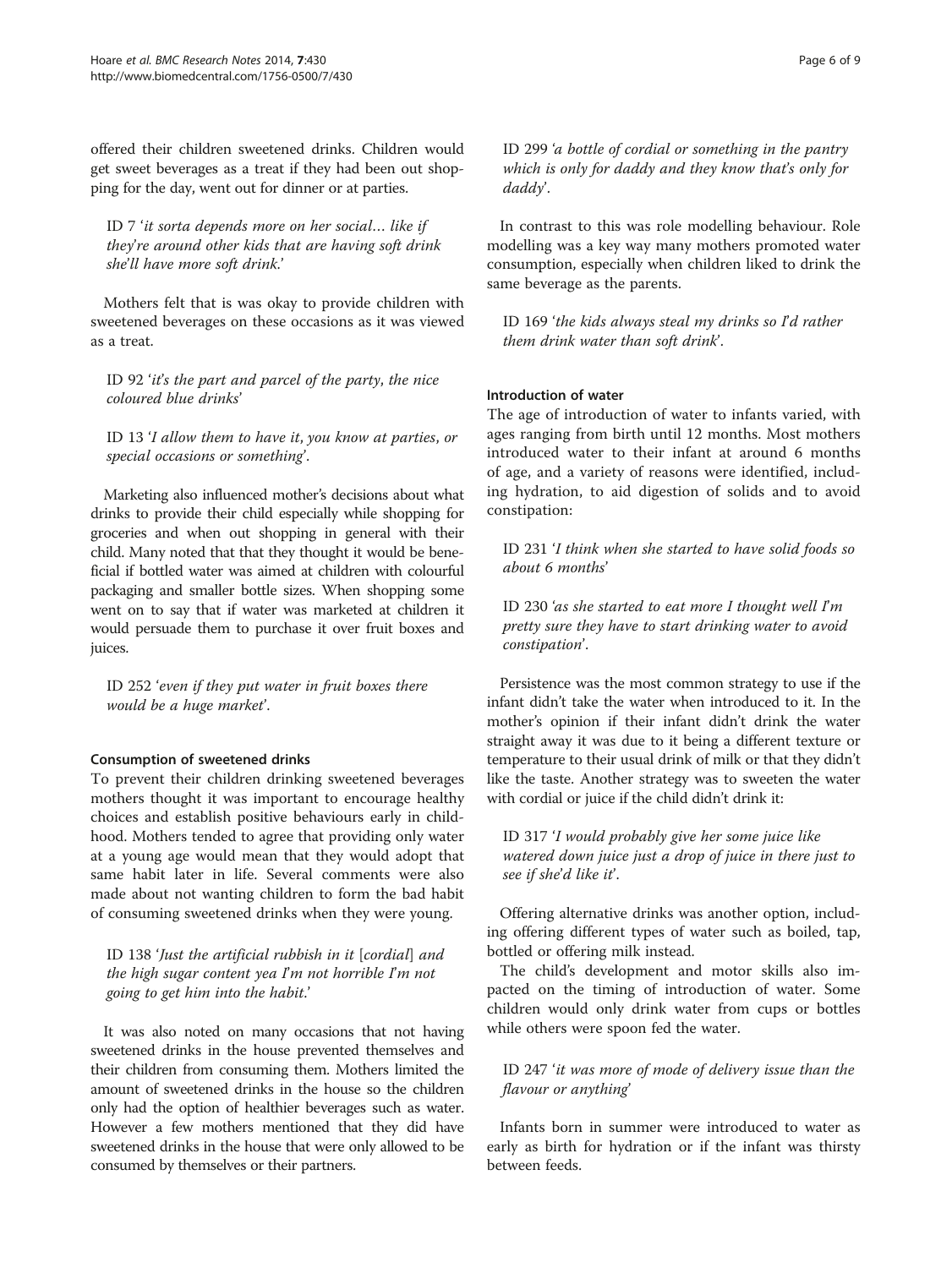#### Discussion

This study has identified a number of influences on maternal choices for child beverage consumption. Consistent themes emerged that may impact on the development and implementation of strategies aimed at limiting sweetened beverage consumption. It was found that most mothers felt it was best to give their child water but factors such as the taste preferences, age and temperament of the child, family influences and social settings influenced the mother's choice of drink for their child.

This study has found the majority of mothers believe that water is the best beverage to provide for their young children. However, most mothers also perceived that their children prefer sweetened beverages, and as such they would be acting against their children's wishes in providing water, particularly as children got older. It became harder for mothers to continue to mainly provide water and they became more lenient towards giving sweetened beverages. This is consistent with findings from Skinner et al. [\[41](#page-8-0)] which found that carbonated beverage consumption more than doubled in toddlers between the ages of 15 to 24 months of age. This is a critical stage when children are developing primary teeth and increasing their consumption of sweetened beverages can impact oral health. Health promotion strategies which highlight the importance of water for children of all ages are needed. .

Overweight and obesity is another concern for young children, affecting an estimated 12% of preschool children in developed countries [[42\]](#page-8-0). Previous research indicates a positive association between greater intakes of sugar sweetened beverages and weight gain and obesity in children [[21](#page-7-0)]. In the current study while mothers recognised that sweetened drinks were bad for teeth and caused decay, no comments were made about sweetened drinks and weight gain. Mothers may not associate the two or may believe weight gain is not an issue for their young child. Highlighting to parents the negative consequences of consuming sweetened beverages on child health in relation to both unhealthy weight gain and tooth decay seems to be required. In addition, the mixed marketing messages that parents receive in relation to what are healthy and unhealthy beverages most likely creates confusion and needs to be addressed.

In general, mothers identified the dental health benefits of fluoride, although a small number believed fluoride to be harmful. Numerous longitudinal studies have shown the benefits of fluoride with no evidence that fluoridated water contributes to detrimental health effects [[16](#page-7-0),[43](#page-8-0),[44](#page-8-0)].

Children's preference for sweetened drinks was another reason mothers identified for beverage choice. Research conducted by Beauchamp & Moran (1982) revealed that experience with sweetened water during infancy heightened the desire for sweetened beverages at

the age of two [[45\]](#page-8-0). As child preference was a main factor influencing mothers' decisions, preventing consumption of sweetened drinks early in life is an important strategy to reducing children's preference and desire for them.

Additionally, family influence played an important role in the children's beverage consumption. This is consistent with previous research by Blinkhorn et al. which concluded that children had a considerable amount of influence in obtaining sweet drinks and food from parents and grandparents [\[46\]](#page-8-0). Interventions and health promotion strategies related to healthy drink choice need to target at both parents and other family members, such as older siblings and grandparents as they are important role models and food providers.

Finally, the finding that the majority of sweetened beverages were consumed outside of the household environment suggests opportunities to make water more accessible, easily available and more appealing for children. As suggested by some mothers, marketing of water to children with appealing packaging and commercial advertising may be a strategy worth testing. Interestingly, this finding contradicts the results that were published in the 2007 National Children's Nutrition and Physical Activity Survey which reports that the majority of SSB's consumed by children aged 2–16 years are done so in the home environment [[24\]](#page-7-0). A possible reason for this discrepancy may be the younger age of the children in the current study. Mothers indicated that sweetened beverages were consumed by children away from the home as a treat or a reward for good behaviour. As children get older they may not need such incentives to maintain good behaviour. Mothers also mentioned that they were more lenient towards drink choice as children got older and were more relaxed about having SSBs in the home and allowing their older children to drink them.

This study has a number of limitations. In depth interviews are well suited to explore the perceptions and beliefs of participants concerning complex and sometimes sensitive issues whilst allowing the researcher to probe if a more detailed understanding or clarification of response is required [\[33,](#page-7-0)[47,48\]](#page-8-0). However this approach prevents generalizations of findings to the entire population. Three interviewers were also used in this study which may have resulted in differences in style, manner and language between the interviewers potentially influencing the data collected. To minimise this a semi structured interview guide was used and all interview transcripts were cross coded to verify consistency.

#### Conclusions

Population-level strategies for reducing the consumption of sweet beverages by children have the potential to reduce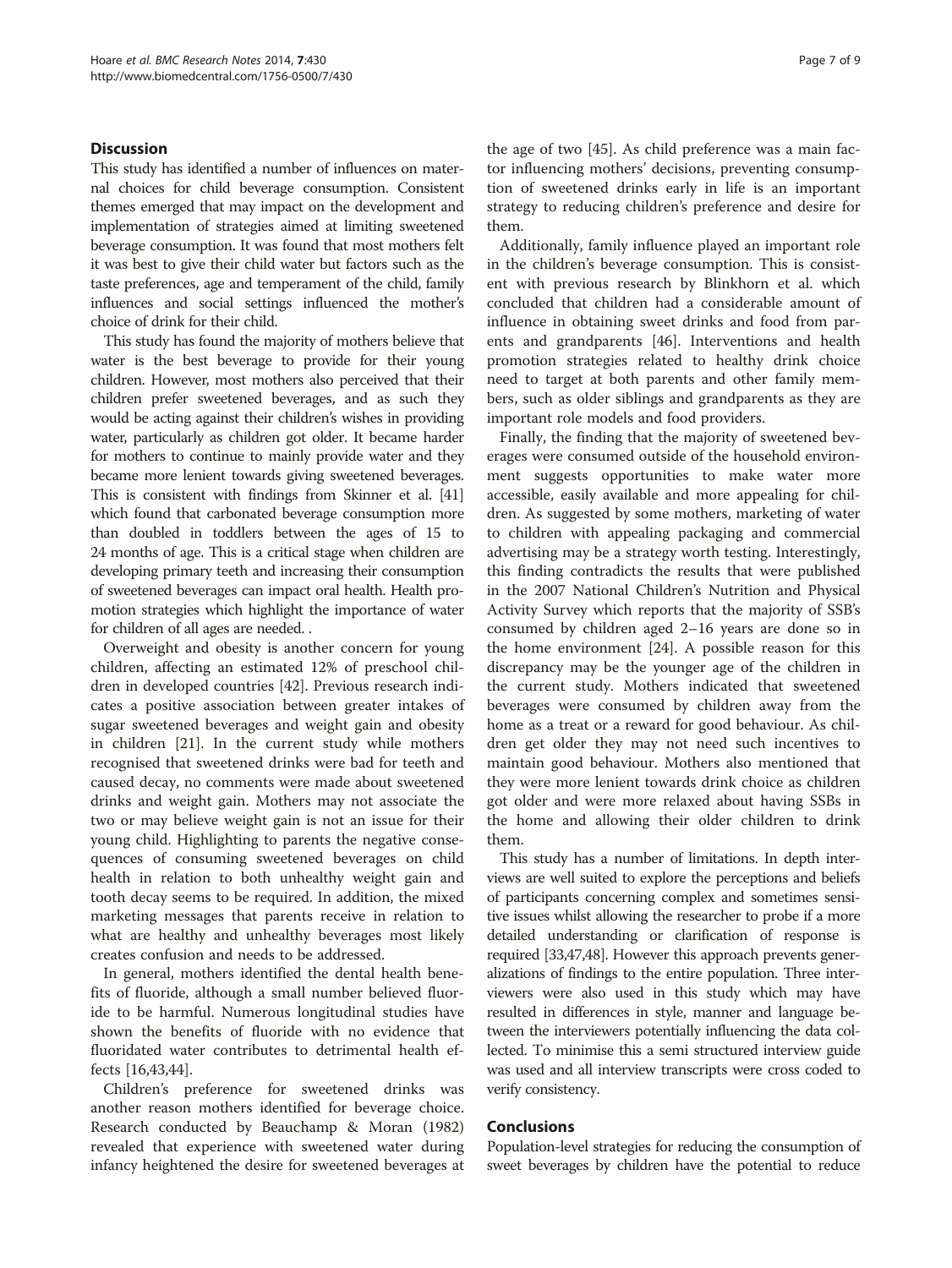<span id="page-7-0"></span>the prevalence of both childhood obesity and dental disease. However to be effective these strategies need to address the range of influences on parental choices for their children.

#### Competing interests

The authors declare that they have no competing interests.

#### Authors' contributions

All authors (AH, MVM, RB, LG, EW, MG, HC, MS, AdS) contributed to the concept and design of the study. AH, MVM and RB collected the data, transcribed interviews and analysed the data. AH, MVM and AdS drafted the manuscript. RB, LG, EW, MG, HC and MS provided critical input into interpretation of results and re-drafting of the manuscript. All authors read and approved the final manuscript.

#### Acknowledgements

We would like to acknowledge Professor Anthony Scott and Dr Peter Sivey for their contributions to this paper, the families involved in the Splash! study, clinicians and staff at Barwon Health hospital and Community Dental Clinics, St John of God Hospitals (Geelong & Warrnambool), South West Health Care, Barwon Water and Wannon Water for their assistance. Splash! is funded by an Australian Research Council Linkage Grant with Dental Health Services Victoria.

#### Author details

1 Jack Brockhoff Child Health & Wellbeing Program. McCaughey VicHealth Centre for Community Wellbeing. Melbourne School of Population & Global Health, The University of Melbourne, Melbourne, Australia. <sup>2</sup>Deakin Health Economics. Deakin Population Health SRC, Faculty of Health, Deakin University, Melbourne, Australia. <sup>3</sup>Department of Dentistry and Oral Health, La Trobe Rural Health School. La Trobe University, Melbourne, Australia. 4 Dental Health Services Victoria, 720 Swanston St, Carlton, VIC 3053, Australia. <sup>5</sup>Oral Health Service, Barwon Health, Melbourne, Australia. <sup>6</sup>Melbourne Dental School, University of Melbourne, Melbourne, Australia.

#### Received: 22 October 2013 Accepted: 20 June 2014 Published: 5 July 2014

#### References

- 1. Australian Institute of Health and Wellbeing A: The Child Dental Survey, Australia 1999: Trends across the 1990s. In Dental Statistics and Research Series Number 27. Edited by AIHW. Adelaide: The University of Adelaide; 2003.
- 2. Wake M, Hardy P, Canterford L, Sawyer M, Carlin JB: Overweight, obesity and girth of Australian preschoolers: prevalence and socio-economic correlates. Int J Obes 2006, 31(7):1044–1051.
- 3. Locker D, Jokovic A, Stephens M, Kenny D, Tompson B, Guyatt G: Family impact of child oral and oro-facial conditions. Community Dentistry Oral Epidemiol 2002, 30(6):438–448.
- 4. Slade GD: Epidemiology of dental pain and dental caries among children and adolescents. Community Dent Health 2001, 18(4):219–227.
- Slade GD, Spencer AJ, Davies MJ, Burrow D: Intra-oral distribution and impact of caries experience among South Australian school children. Aust Dent J 1996, 41(5):343–350.
- Spencer AJ: Narrowing the inequality gap in oral health and dental care in Australia. In Commissioned Paper Series 2004. Sydney: The University of Sydney; 2004.
- Reilly JJ, Kelly J: Long-term impact of overweight and obesity in childhood and adolescence on morbidity and premature mortality in adulthood: systematic review. Int J Obes 2011, 35(7):891-898.
- 8. Waters E, Ashbolt R, Gibbs L, Booth M, Magarey A, Gold L, Kai Lo S, Gibbons K, Green J, O'Connor T, Garrard J, Swinburn B: Double disadvantage: the influence of ethnicity over socioeconomic position on childhood overweight and obesity: findings from an inner urban population of primary school children. Int J Pediatr Obes 2008, 3(4):196-204.
- Gussy MG, Waters EG, Walsh O, Kilpatrick NM: Early childhood caries: current evidence for aetiology and prevention. J Paediatr Child Health 2006, 42:37–43.
- 10. Levine RS, Nugent ZJ, Rudolf MCJ, Sahota P: Dietary patterns, toothbrushing habits and caries experience of schoolchildren in West Yorkshire, England. Community Dent Health 2007, 24(2):82-87.
- 11. Ludwig DS, Peterson KE, Gortmaker SL: Relation between consumption of sugar-sweetened drinks and childhood obesity: a prospective, observational analysis. Lancet 2001, 357:505–508.
- 12. Sanigorski AM, Bell AC, Swinburn BA: Association of key foods and beverages with obesity in Australian school children. Public Health Nutr 2007, 10(2):152–157.
- 13. Southward LH, Robertson A, Wells-Parker E, Eklund NP, Silberman SL, Crall JJ, Edelstein BL, Baggett DH, Parrish DR, Hanna H: Oral health status of mississippi delta 3- to 5-year-olds in child care: an exploratory study of dental health status and risk factors for dental disease and treatment needs. J Public Health Dent 2006, 66(2):131–137.
- 14. James J, Thomas P, Cavan D, Kerr D: Preventing childhood obesity by reducing consumption of carbonated drinks: cluster randomised controlled trial. [see comment][erratum appears in BMJ. 2004 May 22;328(7450):1236]. BMJ 2004, 328(7450):1237.
- 15. Slade GD, Davies MJ, Spencer AJ, Stewart JF: Associations between exposure to fluoridated drinking water and dental caries experience among children in two Australian states. J Public Health Dent 1995, 55(4):218–228.
- 16. Slade GD, Spencer AJ, Davies MJ, Stewart JF: Caries experience among children in fluoridated Townsville and unfluoridated Brisbane. Aust  $NZJ$ Public Health 1996, 20(6):623-629.
- 17. Australian Research Centre for Population Oral Health: The benefits of water fluoridation across areas of differing socio-economic status. Aust Dent J 2008, 53(2):180–183.
- 18. Gussy MG, Gold L, Riggs E, Waters E, Kilpatrick N: Community water fluoridation: is it still worthwhile? Just Policy J Aust Soc Policy 2008,  $47.14 - 22$
- 19. DHS: Victorian Child Health and Wellbeing Survey: Technical Report. Melbourne: Statewide Outcomes for Children Branch, Office for Children, Department of Human Services, Victorian Government; 2007.
- 20. Cochrane NJ, Saranathan S, Morgan MV, Dashper SG: Fluoride content of still bottled water in Australia. Aust Dent J 2006, 51(3):242–244.
- 21. Malik VS, Schulze MB, Hu FB: Intake of sugar-sweetened beverages and weight gain: a systematic review. Am J Clin Nutr 2006, 84(2):274–288.
- 22. Booth M, Okely A, Denney Wilson E, Hardy L, Yang B, Dobbins T: NSW Schools Physical Activity and Nutrition Survey (SPANS) 2004: Full Report. NSW: Department of Health Sydney; 2006.
- 23. Dubois L, Farmer A, Girard M, Peterson K: Regular sugar-sweetened beverage consumption between meals increases risk of overweight among preschool-aged children. J Am Diet Assoc 2007, 107(6):924–934.
- 24. Clifton P, Chan L, Moss C, Miller M, Cobiac L: Beverage intake and obesity in Australian children. Nutr Metab 2011, 8(1):87.
- 25. Taylor LJ, Gallagher M, McCullough FSW: The role of parental influence and additional factors in the determination of food choices for pre-school children. Int J Consum Stud 2004, 28(4):337–346.
- 26. Steptoe A, Pollard TM, Wardle J: Development of a measure of the motives underlying the selection of food: the Food Choice Questionnaire. Appetite 1995, 25(3):267–284.
- 27. Maubach N, Hoek J, McCreanor T: An exploration of parents' food purchasing behaviours. Appetite 2009, 53(3):297–302.
- 28. Devine CM, Olson CM: Women's perceptions about the way social roles promote or constrain personal nutrition care. Women Health 1992, 19(1):79–95.
- 29. Patrick H, Nicklas TA: A review of family and social determinants of children's eating patterns and diet quality. J Am Coll Nutr 2005, 24(2):83–92.
- 30. de Silva-Sanigorski AM, Waters E, Calache H, Smith M, Gold L, Gussy M, Scott A, Virgo Milton M: Splash!: a prospective birth cohort study of the impact of environmental, social and family-level influences on child oral health and obesity related risk factors and outcomes. BMC Public Health 2011, 11:505. 27 June 2011)-(2027 June 2011.
- 31. Sandelowski M: Sample size in qualitative research. Res Nurs Health 1995, 18(2):179–183.
- 32. Hallett KB, O'Rourke PK: Dental caries experience of preschool children from the north Brisbane region. Aust Dent J 2002, 47(4):331-338.
- 33. Barriball KL: Collecting Data using a semi-structured interview: a discussion paper. J Adv Nurs 1994, 19(2):328.